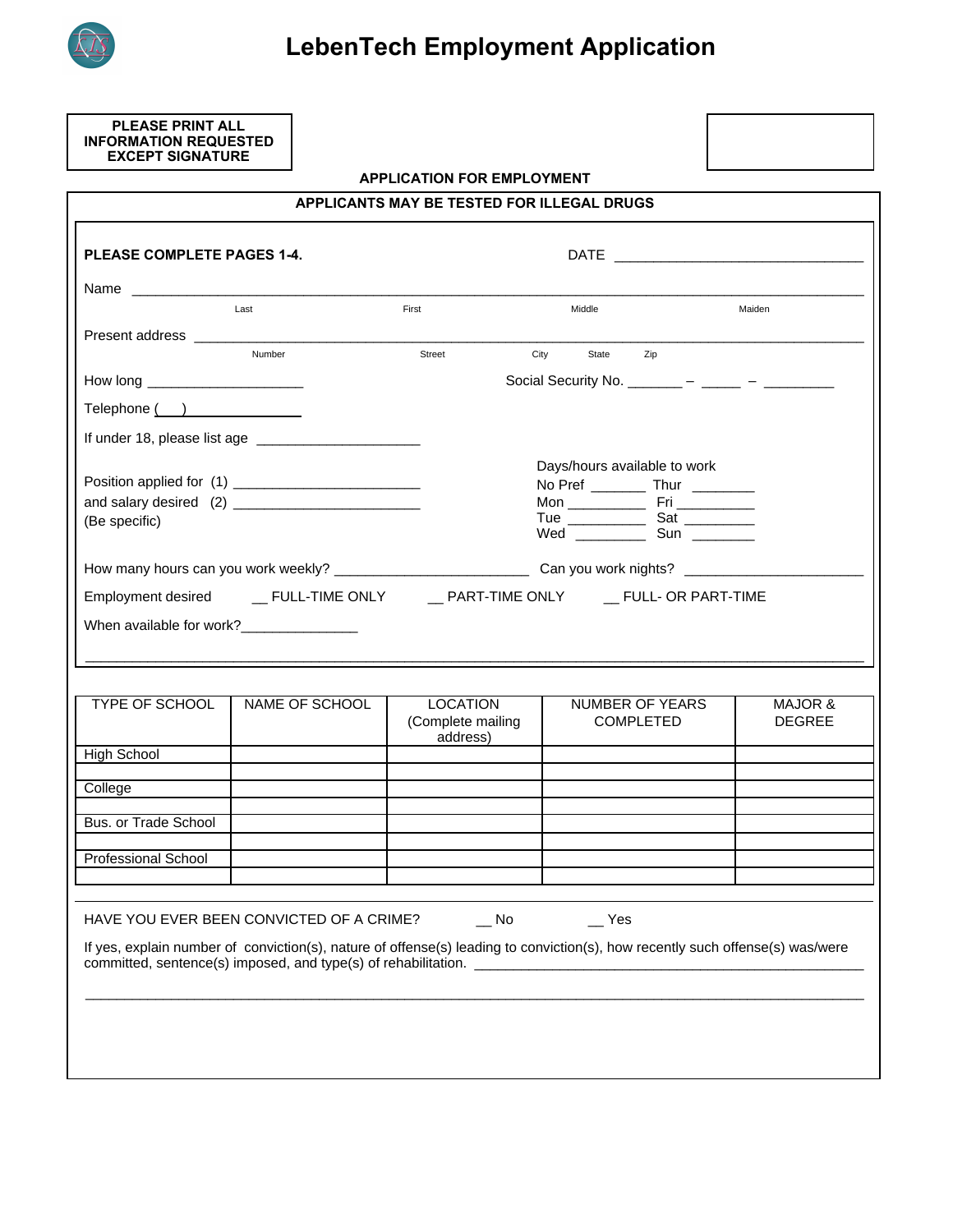

| <b>PLEASE PRINT ALL</b><br><b>INFORMATION REQUESTED</b><br><b>EXCEPT SIGNATURE</b>                                                                                                                                                                                                       |                                   |                                                   |
|------------------------------------------------------------------------------------------------------------------------------------------------------------------------------------------------------------------------------------------------------------------------------------------|-----------------------------------|---------------------------------------------------|
|                                                                                                                                                                                                                                                                                          | <b>APPLICATION FOR EMPLOYMENT</b> |                                                   |
|                                                                                                                                                                                                                                                                                          |                                   |                                                   |
| DO YOU HAVE A DRIVER'S LICENSE? __ Yes __ No                                                                                                                                                                                                                                             |                                   |                                                   |
| What is your means of transportation to work? __________________________________                                                                                                                                                                                                         |                                   |                                                   |
| Driver's license<br>Expiration date ________________________                                                                                                                                                                                                                             |                                   |                                                   |
| Have you had any accidents during the past three years?<br>Have you had any moving violations during the past three years?                                                                                                                                                               |                                   | How Many?                                         |
|                                                                                                                                                                                                                                                                                          | <b>OFFICE ONLY</b>                |                                                   |
| $\mathsf{L}$ Yes<br>$\frac{1}{2}$ WPM<br>Typing<br>$\overline{\phantom{0}}$ No                                                                                                                                                                                                           | Yes<br>10-key    __ No            | Word _______ Yes<br>Processing ___ No _______ WPM |
| $\sqrt{P}$ Yes $\sqrt{P}$ PC<br>Personal                                                                                                                                                                                                                                                 |                                   |                                                   |
| Computer<br>$\_\_$ No<br>$\overline{\phantom{a}}$ Mac                                                                                                                                                                                                                                    |                                   |                                                   |
| Please list two references other than relatives or previous employers.                                                                                                                                                                                                                   |                                   |                                                   |
|                                                                                                                                                                                                                                                                                          |                                   | Name                                              |
|                                                                                                                                                                                                                                                                                          |                                   |                                                   |
|                                                                                                                                                                                                                                                                                          |                                   |                                                   |
|                                                                                                                                                                                                                                                                                          |                                   |                                                   |
|                                                                                                                                                                                                                                                                                          |                                   |                                                   |
| Telephone ( )                                                                                                                                                                                                                                                                            |                                   | Telephone ( )                                     |
|                                                                                                                                                                                                                                                                                          |                                   |                                                   |
| An application form sometimes makes it difficult for an individual to adequately summarize a complete background. Use the<br>space below to summarize any additional information necessary to describe your full qualifications for the specific position for<br>which you are applying. |                                   |                                                   |
|                                                                                                                                                                                                                                                                                          |                                   |                                                   |
|                                                                                                                                                                                                                                                                                          |                                   |                                                   |
|                                                                                                                                                                                                                                                                                          |                                   |                                                   |
|                                                                                                                                                                                                                                                                                          |                                   |                                                   |
|                                                                                                                                                                                                                                                                                          |                                   |                                                   |
|                                                                                                                                                                                                                                                                                          |                                   |                                                   |
|                                                                                                                                                                                                                                                                                          |                                   |                                                   |
|                                                                                                                                                                                                                                                                                          |                                   |                                                   |
|                                                                                                                                                                                                                                                                                          |                                   |                                                   |
|                                                                                                                                                                                                                                                                                          |                                   |                                                   |
|                                                                                                                                                                                                                                                                                          |                                   |                                                   |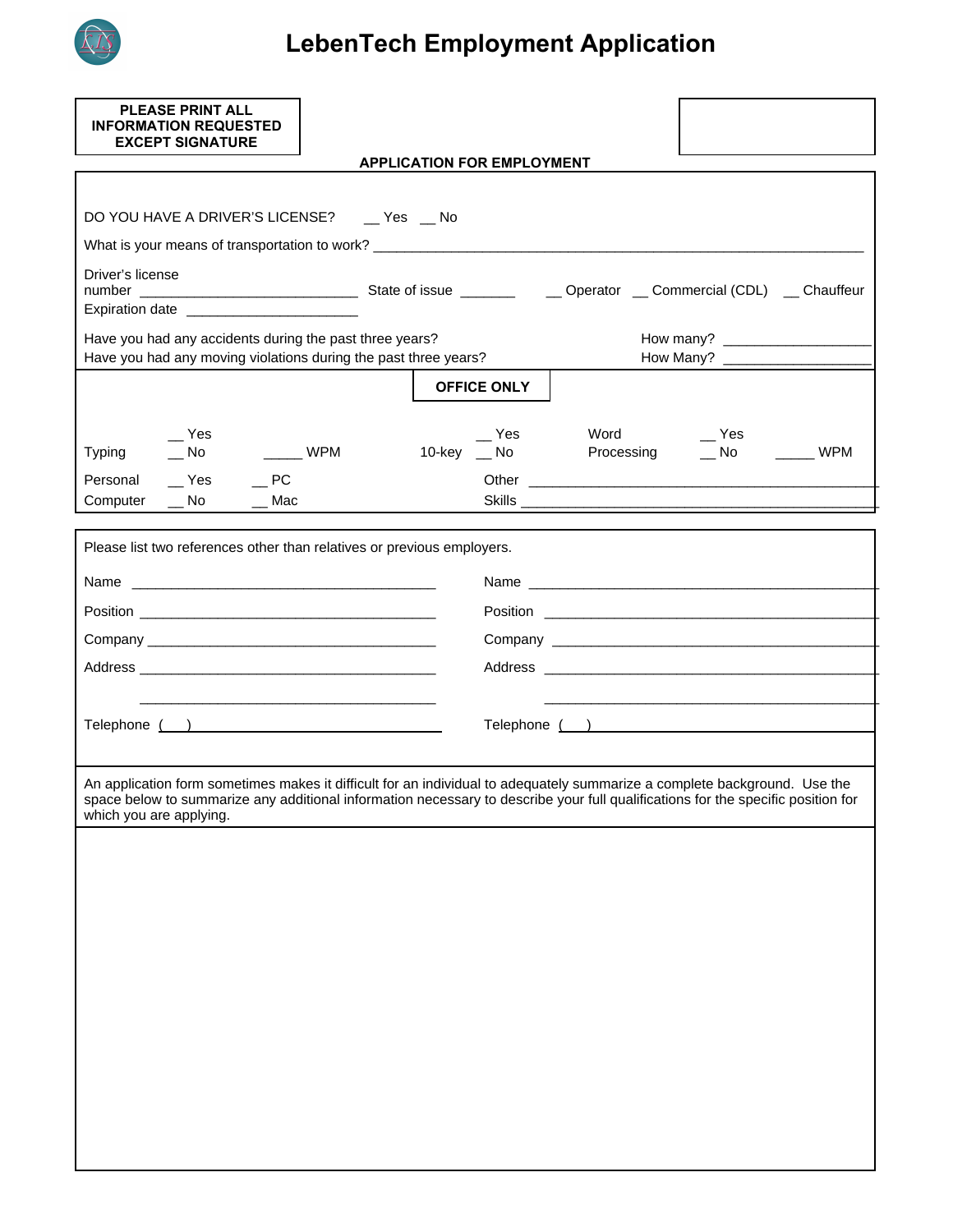

| <b>INFORMATION REQUESTED</b>                                                                                                                                                                                                                  |                                   |                         |               |
|-----------------------------------------------------------------------------------------------------------------------------------------------------------------------------------------------------------------------------------------------|-----------------------------------|-------------------------|---------------|
| <b>EXCEPT SIGNATURE</b>                                                                                                                                                                                                                       |                                   |                         |               |
|                                                                                                                                                                                                                                               | <b>APPLICATION FOR EMPLOYMENT</b> |                         |               |
|                                                                                                                                                                                                                                               | <b>MILITARY</b>                   |                         |               |
| HAVE YOU EVER BEEN IN THE ARMED FORCES? _______ Yes ___ No                                                                                                                                                                                    |                                   |                         |               |
| ARE YOU NOW A MEMBER OF THE NATIONAL GUARD? _________ Yes ___ No                                                                                                                                                                              |                                   |                         |               |
|                                                                                                                                                                                                                                               |                                   |                         |               |
| Work<br>Please list your work experience for the past five years beginning with your most recent job held.<br>If you were self-employed, give firm name. Attach additional sheets if necessary.<br><b>Experience</b>                          |                                   |                         |               |
| Name of employer<br><b>Address</b>                                                                                                                                                                                                            | Name of last<br>supervisor        | <b>Employment dates</b> | Pay or salary |
| City, State, Zip Code<br>Phone number                                                                                                                                                                                                         |                                   | From                    | <b>Start</b>  |
|                                                                                                                                                                                                                                               |                                   | To                      | Final         |
|                                                                                                                                                                                                                                               | Your last job title               |                         |               |
| Reason for leaving (be specific)                                                                                                                                                                                                              |                                   |                         |               |
|                                                                                                                                                                                                                                               |                                   |                         |               |
|                                                                                                                                                                                                                                               |                                   |                         |               |
|                                                                                                                                                                                                                                               | Name of last<br>supervisor        | <b>Employment dates</b> | Pay or salary |
|                                                                                                                                                                                                                                               |                                   | From                    | <b>Start</b>  |
|                                                                                                                                                                                                                                               |                                   | To                      | Final         |
|                                                                                                                                                                                                                                               | Your Last Job Title               |                         |               |
| List the jobs you held, duties performed, skills used or learned, advancements or promotions while you worked at this<br>company.<br>Name of employer<br>Address<br>City, State, Zip Code<br>Phone number<br>Reason for leaving (be specific) |                                   |                         |               |